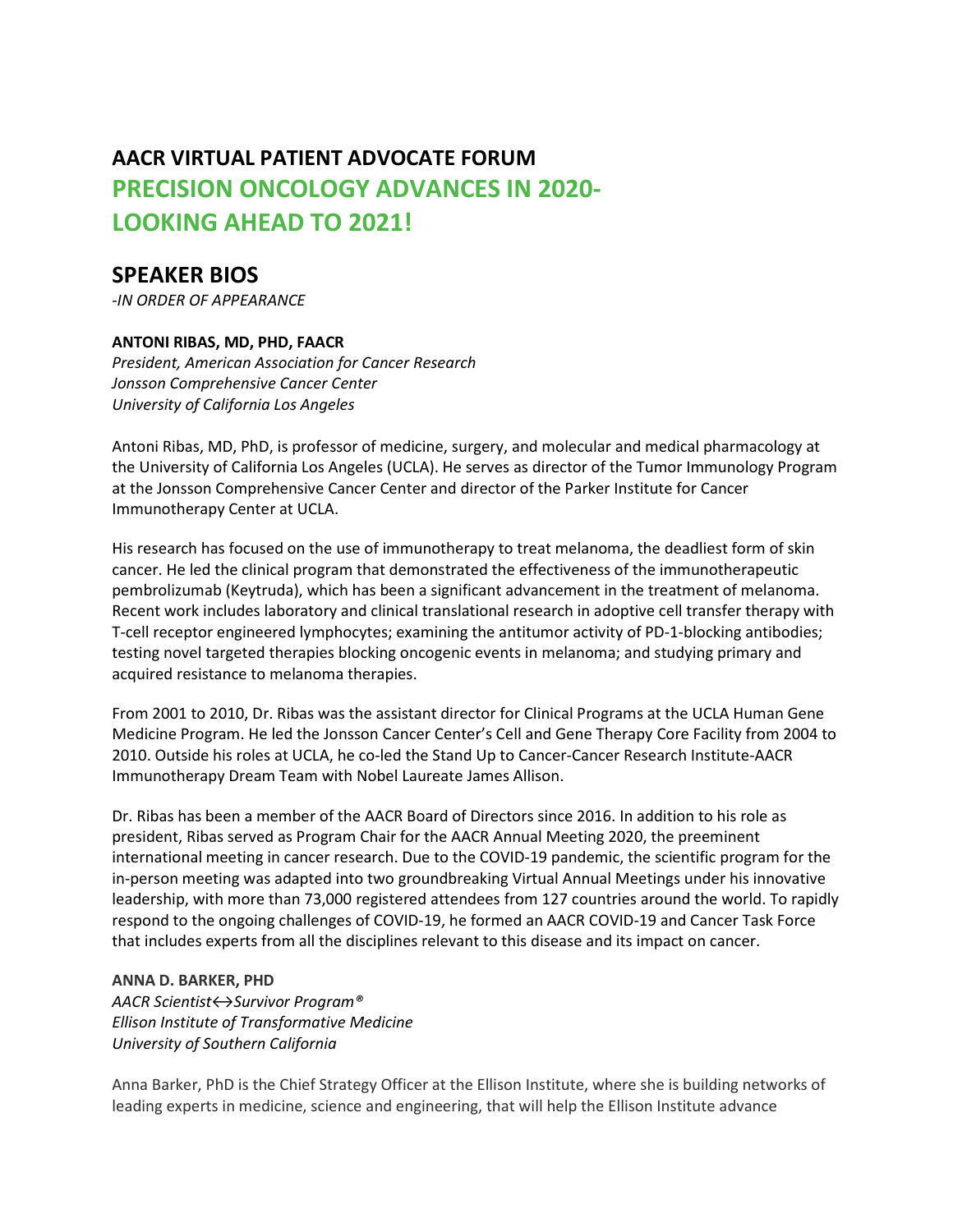scientific discoveries and innovations that solve complex problems in cancer and other diseases. Previously, Dr. Barker served as the principal deputy director of the National Cancer Institute (NCI) and deputy director for strategic scientific initiatives. In these roles she led the development of foundational platforms and national programs to support the emerging concept of precision medicine. During her tenure at the NCI, she collaboratively planned and implemented a number of strategic convergence programs that emphasized innovation, networks of global institutions, team science and publicly available data.

Initiatives and programs under Dr. Barker's leadership include: The Cancer Genome Atlas co-developed with the National Human Genome Research Institute the Biospecimens Research Network; the NCI Clinical Proteomics Technology in Cancer Initiative; the NCI Alliance for Nanotechnology in Cancer Program; and the Physical Sciences-Oncology Centers Program (which connects physicists, mathematicians, engineers and cancer scientists dedicated to developing a fundamental understanding of cancer), among several others. Additionally, Dr. Barker collaborated with the leadership of the FDA and was founding co-chair of the NCI-FDA Interagency Oncology Task Force, the Cancer Steering Committee of the Foundation for the NIH Biomarker Consortium and she led the NCI's international programs.

Most recently, Dr. Barker served as Director of Transformative Healthcare Networks, co-director of Complex Adaptive Systems -Biomedicine (CAS) and professor of practice, School of Life Sciences at Arizona State University (ASU). In these roles, she designed and implemented "knowledge network" models that address complex diseases such as cancer as complex adaptive systems. These systems approaches have been employed to create innovative solutions in areas such as biomarker discovery and development, new clinical trial designs, and the roles of big data and artificial intelligence in precision medicine. As a result of her efforts, she led the development of the biomarker and clinical trials sections of the 21 Century Cures Act.

#### BOB RITER, MHSA

AACR Scientist 
igt>Survivor Program<sup>®</sup> Physical Sciences Oncology Center Cornell University

Bob Riter has been instrumental in developing a collaboration between cancer researchers at Cornell University and cancer patients/survivors in the Ithaca area. A particular focus of this collaboration is exposing doctoral students and post-docs in the basic sciences to the human side of cancer. Bob now serves as the Patient Advocate at Cornell University's Physical Sciences Oncology Center, and is increasingly active in patient advocacy on a national level. He served for more than 7 years as the executive director of the Cancer Resource Center of the Finger Lakes, an organization that provides support, information and community to people affected by cancer.

Bob's involvement with cancer support and education began in 1996 when he was diagnosed with breast cancer. Unlike many men with the disease, Bob decided to be public about his diagnosis and did it by writing an essay about his experiences that appeared in the July 17, 1997 issue of Newsweek Magazine. He later published the book, When Your Life is Touched by Cancer" offering practical advice and insights for patients, professionals, and those who care.

A native of Huntington, WV, Bob received his undergraduate degree from Oberlin College and a master's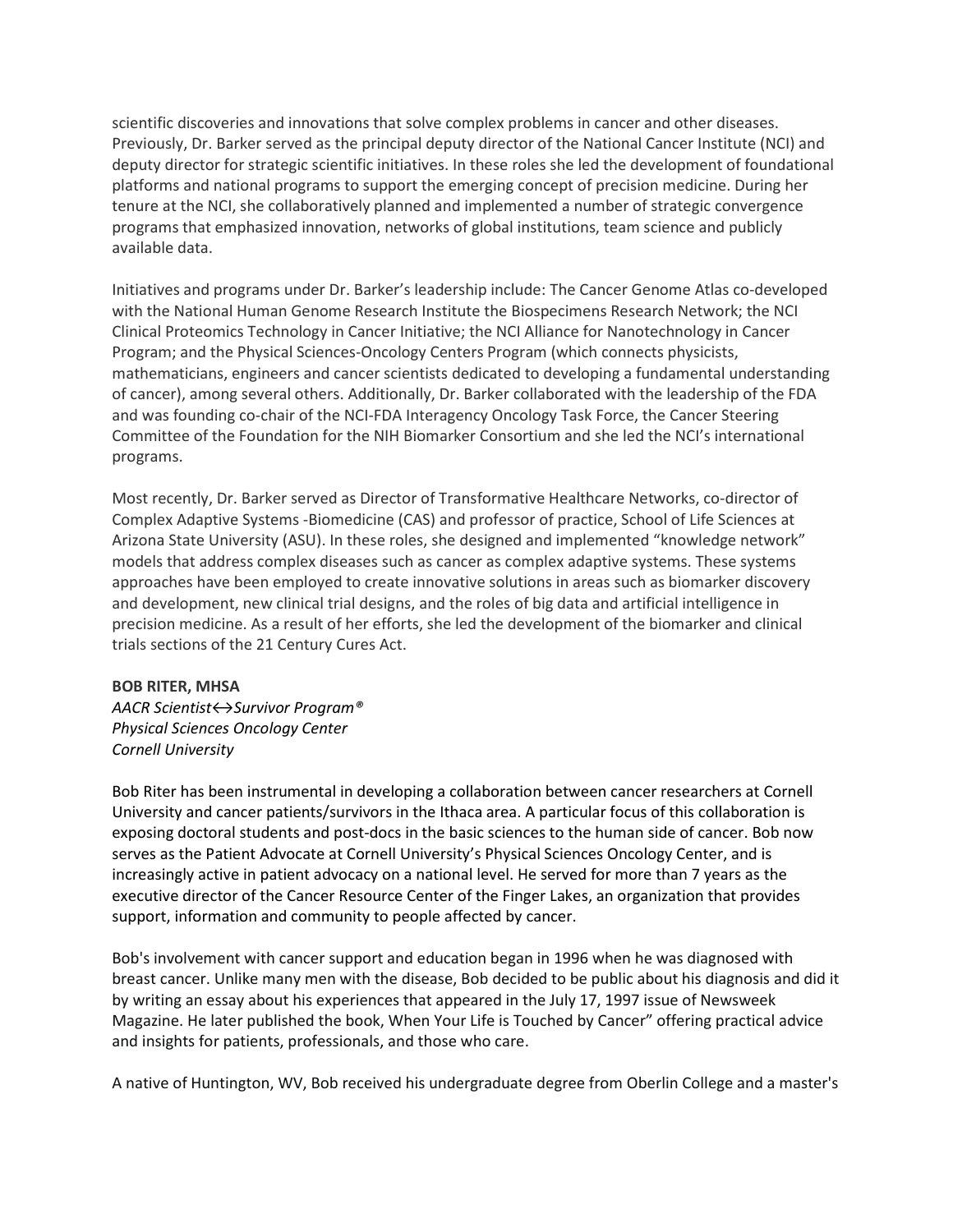degree in health services administration from the University of Michigan. Bob has been a member of the AACR Scientist 
←→Survivor Program<sup>®</sup> since 2018.

#### JOHN L. MARSHALL, MD

Center for the Cure of Gastrointestinal Cancer Lombardi Comprehensive Cancer Center Georgetown University

Dr. Marshall is an internationally recognized expert in new drug development for GI cancer, with expertise in phase I, II, and III trial design, and has served as Principal Investigator for more than one hundred clinical trials throughout his career. While he has an interest in many areas of cancer research, his primary focus is on the use of precision medicine in treating cancer.

Dr. Marshall has become an outspoken advocate for GI cancer patients and the importance of clinical research participation. In 2009, he established the Otto J Ruesch Center for the Cure of GI Cancers, an organization solely focused on improving the lives of GI cancer patients through innovative research, personalized medicine, and focused advocacy. In 2015, Dr. Marshall both established and directed the Precision Oncology Alliance, a national alliance established to study the impact of molecular profiling on cancer research, value and outcomes. He currently is serving as the Oncology CMO for Indivumed, creating a global precision medicine research network.

Dr. Marshall's passion for medicine began at an early age when, at 14, he lost his mother to non-Hodgkin lymphoma and dedicated himself to becoming a doctor and helping find a cure for cancer. A graduate of Duke University and the University of Louisville School of Medicine, he completed his medical training at Georgetown University Hospital and has remained there for over 20 years.

Dr. John Marshall's deep care for his patients and his warm humor help him to develop strong doctorpatient relationships. In 2006, he acquired the additional valuable perspective of being a caregiver for a cancer patient as his wife, Liza, was diagnosed with an aggressive form of breast cancer and underwent nine months of treatment. Dr. Marshall counts the relationships with his patients as one of the most gratifying parts of his job.

#### ELIZABETH M. JAFFEE, MD, FAACR

Past President, American Association for Cancer Research Sidney Kimmel Comprehensive Cancer Center The Johns Hopkins University School of Medicine

An internationally heralded expert in cancer immunology, Dr. Jaffee is well-regarded for her clinical studies that have fueled the development of immunotherapies, specifically allogeneic cancer vaccines. She has led numerous efforts and clinical trials dedicated to establishing effective vaccines for the treatment of not only unresectable breast and pancreatic cancers, but also cancers that are eligible for surgical resection, but present with a high likelihood of recurrence. These vaccines have been designed to bypass immunotolerance exhibited by tumors and have proven effective in improving disease-free survival in patients.

Specifically, Dr. Jaffee has contributed to the testing and development of the GVAX cancer vaccine for pancreatic cancer, which is designed to include allogeneic pancreatic cancer cells capable of secreting the immunostimulatory cytokine, granulocyte-macrophage colony-stimulating factor (GM-CSF), normally produced by immune cells including T cells and natural killer cells. Dr. Jaffee has explored combinations